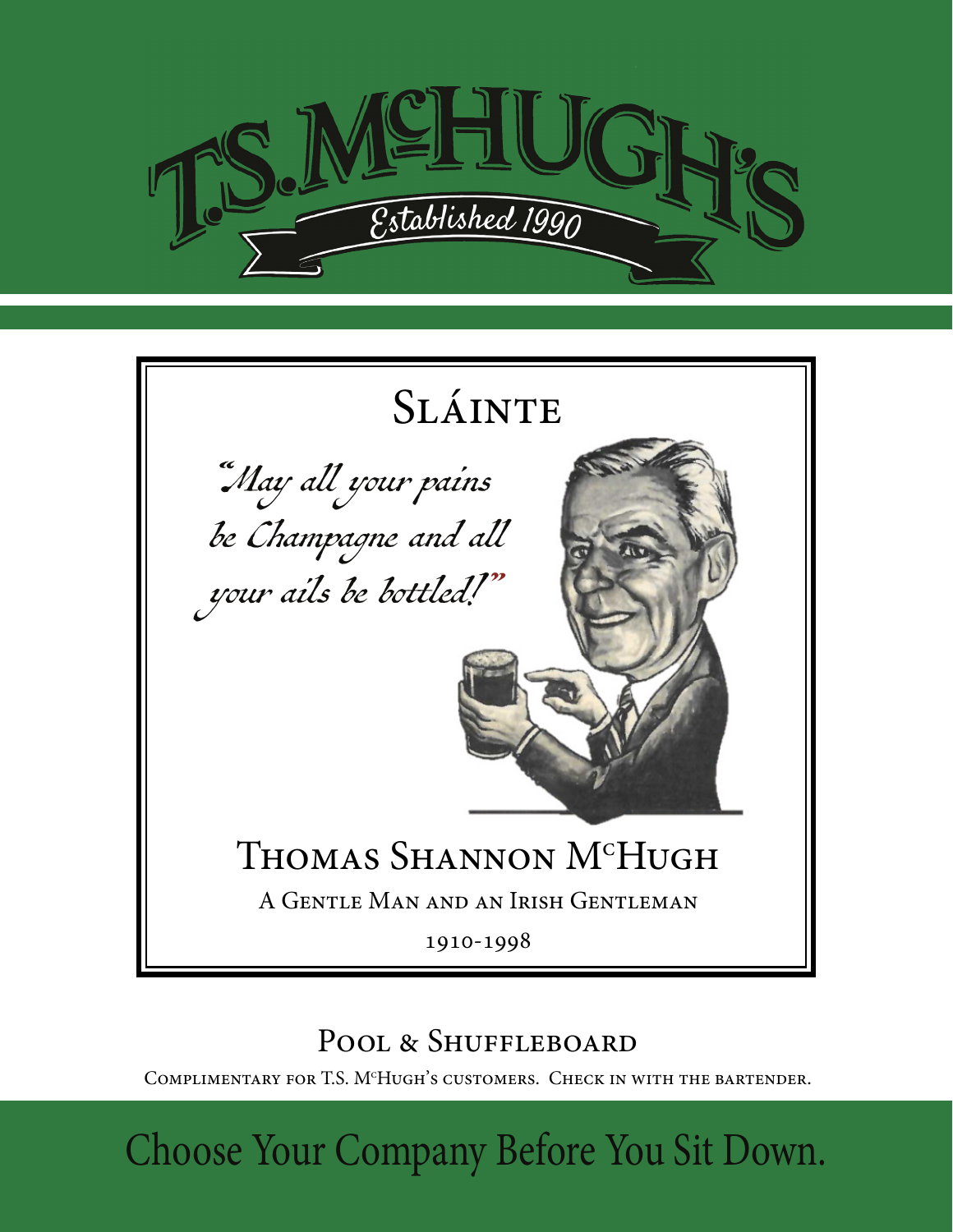## SALADS

## Mixed Greens Salad

With ranch, blue cheese, balsamic vinaigrette, or Thousand Island dressing. Starter 5.95 Add chicken 4.95

## Tossed Chicken Cobb

Chicken breast grilled, sliced, and served atop mixed greens tossed with blue cheese crumbles, crisp bacon bits, hard-cooked egg, avocado, tomato, and green onion in balsamic vinaigrette. 16.95

## PUB STEAK SALAD

Our 8 oz baseball sirloin grilled, sliced and served warm atop mixed greens tossed in blue cheese dressing. Sprinkled with blue cheese crumbles and garnished with sliced red onion, and tomato. 19.95

## Blackened Salmon Salad

Wild salmon filet coated with Cajun seasonings, grilled and served atop mixed greens tossed with tomato, and red onion in ranch dressing. 16.95

## **SANDWICHES**

Served with fries or mixed greens salad.

## All Irish Reuben

All-natural corned beef, Swiss, sauerkraut, and Thousand Island dressing grilled on marbled sourdough-rye. 16.95

## Northwest Salmon Sandwich

Lightly seasoned, grilled salmon filet on a soft bun with tomato, lettuce, red onion, and guacamole. 17.95

## Crispy Buffalo Chicken Sandwich

Buffalo chicken tenders, melted pepper jack cheese, lettuce, tomato, and onion, on a toasted hoagie roll dressed with ranch dressing. 15.95

## Ale-Battered Fish Sandwich

Our house specialty breaded cod quick-fried and served on a soft bun with tartar sauce, cheddar cheese, lettuce, and sliced tomato. 14.95 Add bacon 2.00

## FRENCH DIP

Thinly sliced roast beef piled high on a toasted hoagie roll. With au jus for dipping. 15.95 Add your choice of cheese 1.00 Add sautéed mushrooms & onions 2.00

# Laughter is brightest where food is best.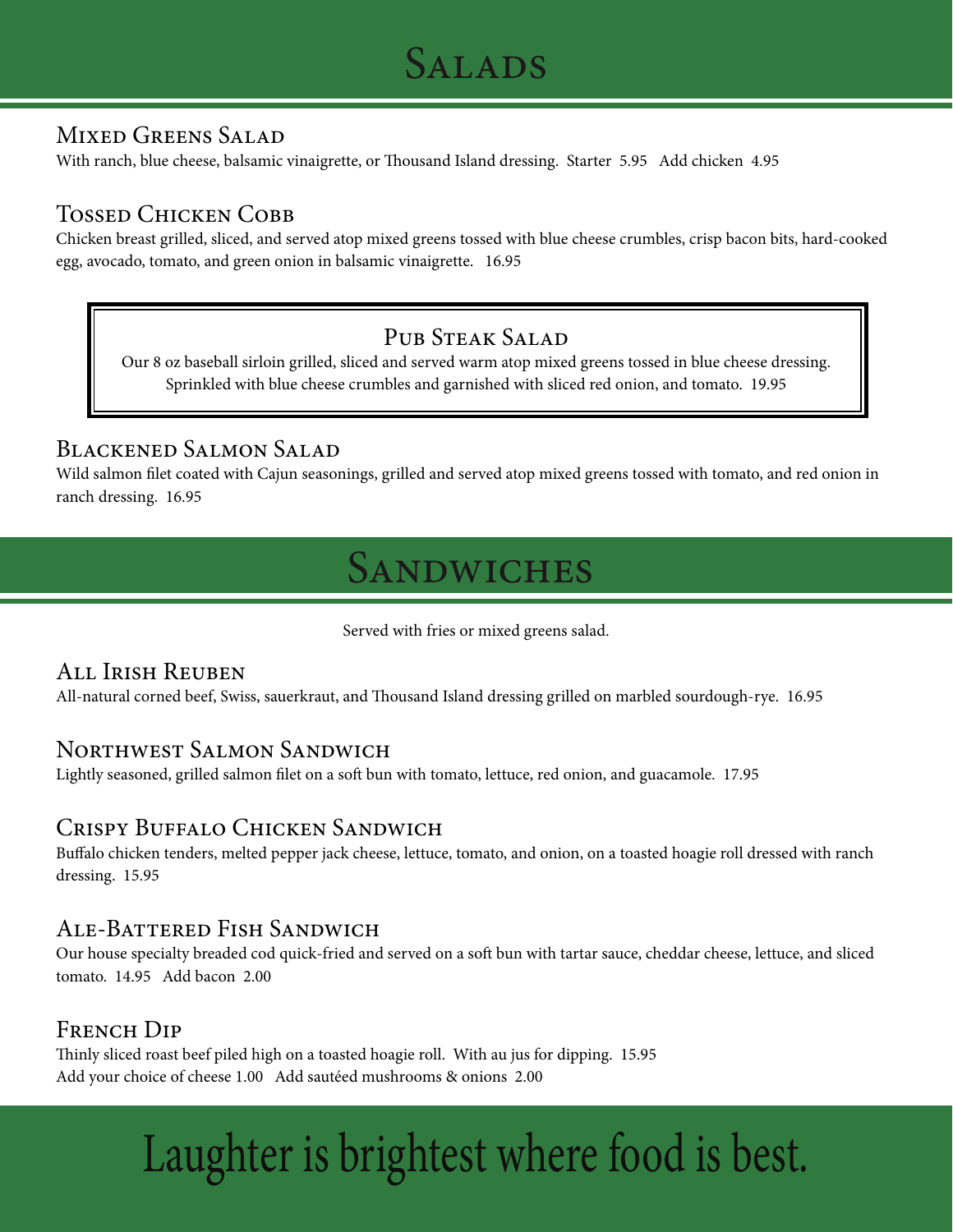## Irish House Classics

House pies served with a side salad.

## Pot Pies

Peas, carrots, mushrooms, and pearl onions in gravy topped with flaky puff pastry. Tender Beef & Guinness Gravy 16.95 Roasted Chicken & Savory Gravy 15.95

## Shepherd's Pie

Tender beef, carrots, peas, mushrooms, and pearl onions in flavorful Guinness gravy, topped with creamy mashed potatoes and cheddar cheese. 17.95

## Bangers & Mash

Two traditional banger sausages served with mashed potatoes and a side of mustard horseradish sauce. 15.95

## Ale-Battered Alaskan Cod & Chips

Dusted with panko, quick fried, and served with fries and tartar. 16.95

## Alaskan Wild Salmon

Lightly seasoned, grilled, and finished with lemon-dill butter. Served with mashed potatoes and broccoli. 19.95

## BASEBALL-CUT SIRLOIN STEAK (80Z)

Topped with sautéed mushrooms and blue cheese crumbles. With mashed potatoes and broccoli. 22.95

## **BURGERS**

We use 1/3 pound all-natural beef patties. Upon request, substitute a black bean veggie patty or chicken breast. With fries or mixed greens salad.

## T.S. Burger

Melted cheddar, sliced tomato & red onion, lettuce, and burger sauce. 13.95 Add bacon 2.00

## Guacamole Burger

Melted pepper jack, guacamole, sliced tomato, and chipotle mayonnaise. Jalapeños aside. 13.95

## BBQ Bacon Burger

Melted cheddar, sliced tomato, lettuce, BBQ sauce, crisp bacon, and an onion ring. 15.95

## Mushroom Swiss Burger

Melted Swiss cheese with sautéed mushrooms, lettuce, tomato, and mayonnaise. 15.95 Add bacon 2.00

# There is no use boiling your cabbage twice.